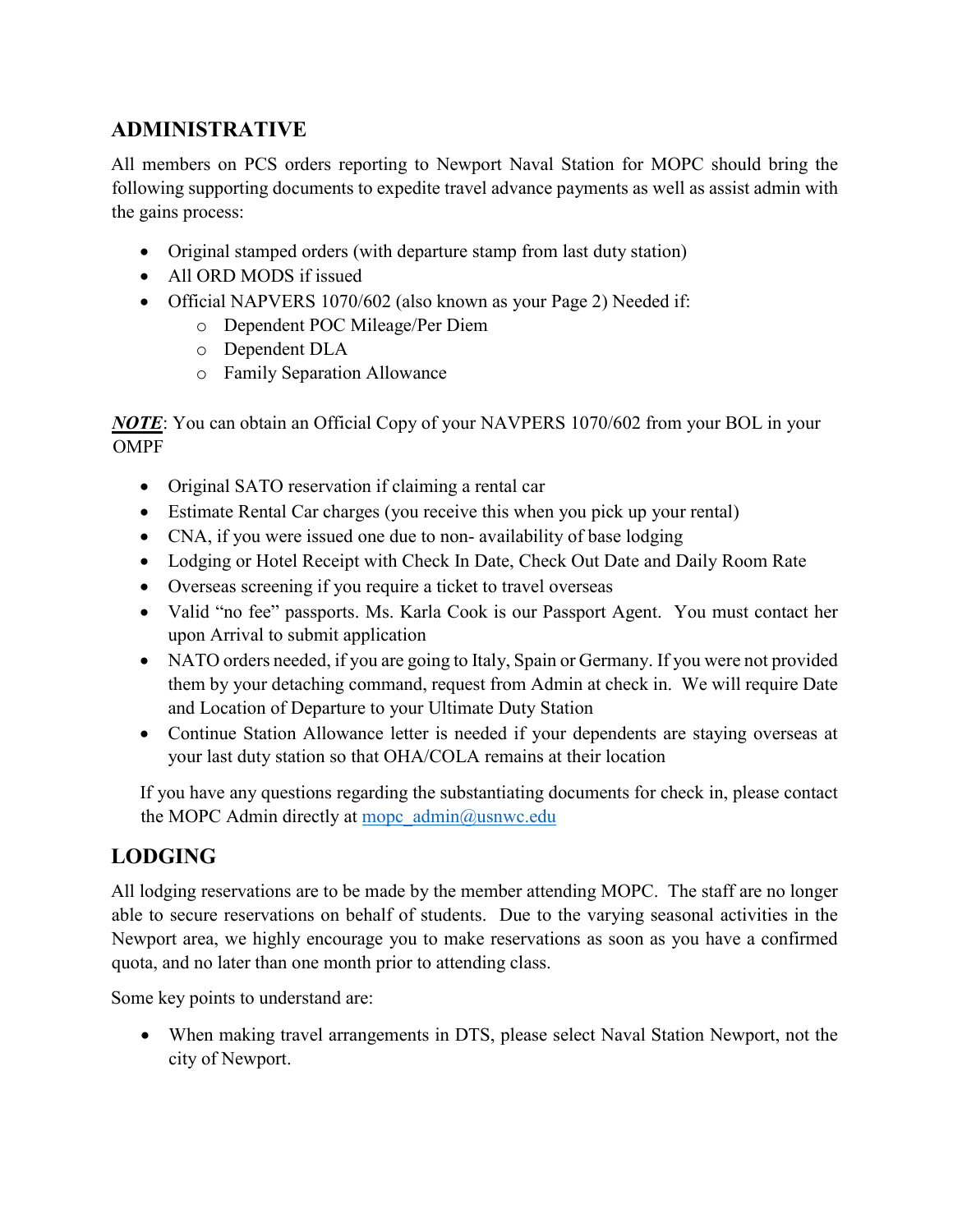- We have found the internet connection on base is severely lacking and is not conducive to on-line learning for the first two weeks of the course. IF possible we would recommend stay off base if the option is available to you. We are attempting to remedy that situation
- Active duty members who desire to stay elsewhere (i.e. off base), keep in mind that without a Certificate of Non Availability (CNA) issued by NGIS and/or in Defense Travel System (DTS), you will only be reimbursed the lowest NGIS day rate.
- MOPC students typically receive unaccompanied orders. Coordinate with NGIS if a spouse or family is staying with you during the five week class. Please call 1-877-NAVY-BED (628-9233) or visit WWW.DODLODGING.NET. NGIS customer service is located in Building 1312

This includes the Newport Chalet. NGIS / Navy Lodge information is listed below:

Newport CBH: (401) 841-7900. Pets are not allowed at the NGIS.

Navy Lodge Newport: Tel: 800-628-9466 or locally (401) 849-4500. Pet friendly rooms.

- If you are going to arrive late, it is imperative to call your respective lodging facility to ensure your room is held
- The following meal rates apply: Gov't Quarters Available=Proportional Meal Rate (PMR); No Gov't Quarters. Available=Commercial Meal Rate (CMR)
- Although messing is available, be advised students typically do not have the necessary allotted time to attend normal lunch hours

The below local hotels provide military rates. These hotels are provided as a reference for the information and convenience of the public, and does not constitute endorsement, recommendation, or favoring by the Department of the Navy.

## *East Island Reserve*

985 E. Main Road, Middletown, RI 02842 401-845-8300

## *Homewood Suites*

348 W. Main Road, Middletown, RI 02842 401-848-2700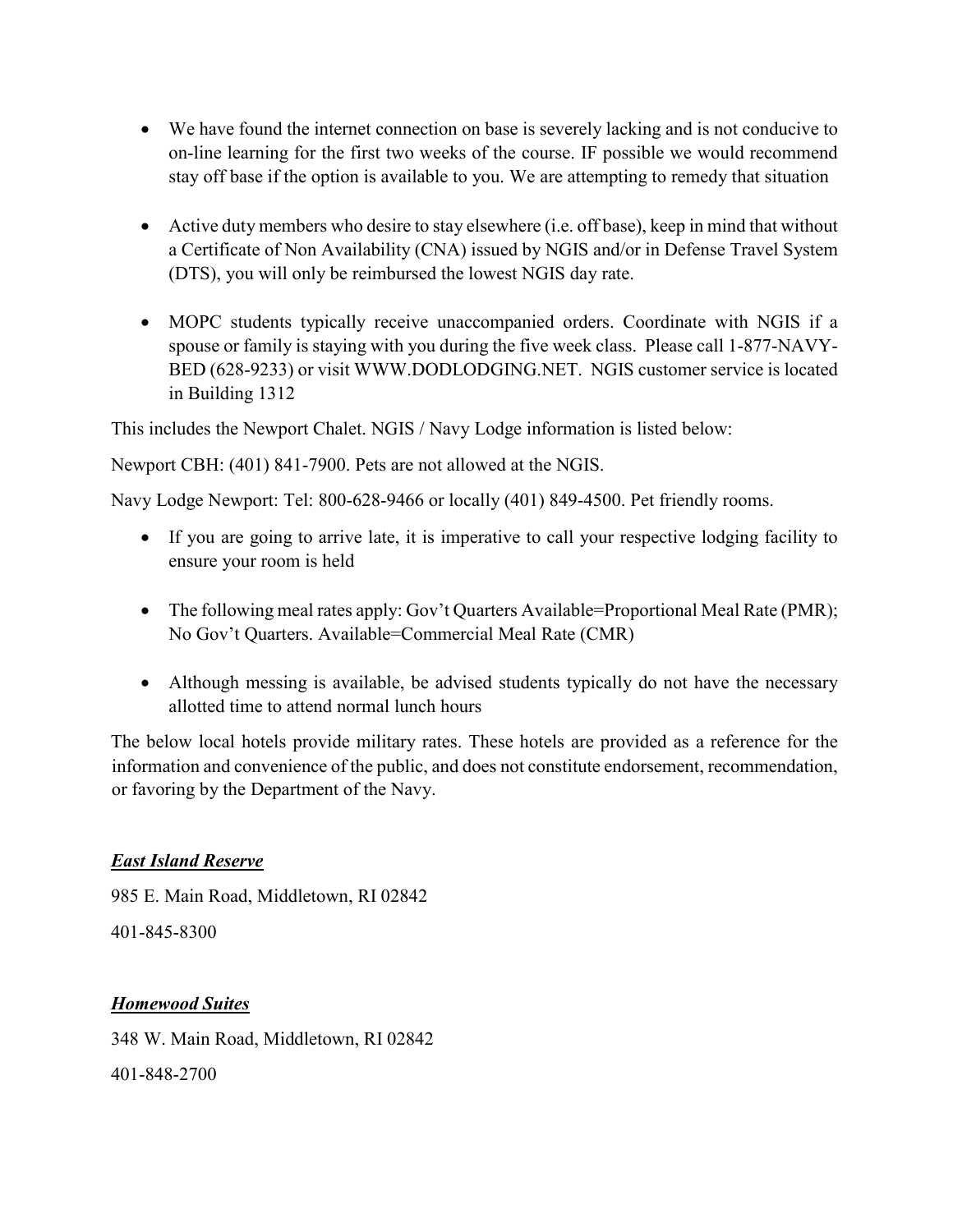## *Residence Inn*

325 W. Main Road, Middletown, RI 02842 401-845-2005

#### *Quality Inn*

936 W. Main Road, Middletown, RI 02842 401-846-7600

## *Comfort Inn*

936 W. Main Road, Middletown, RI 02842 401-846-7600

## *Howard Johnson*

351 W. Main Road, Middletown, RI 02842 401-849-2000

## *Hampton Inn*

317 W. Main Road, Middletown, RI 02842 401-848-6555

#### *Mainstay*

151 Admiral Kalbfus Road, Newport, RI 02840 401-849-9880